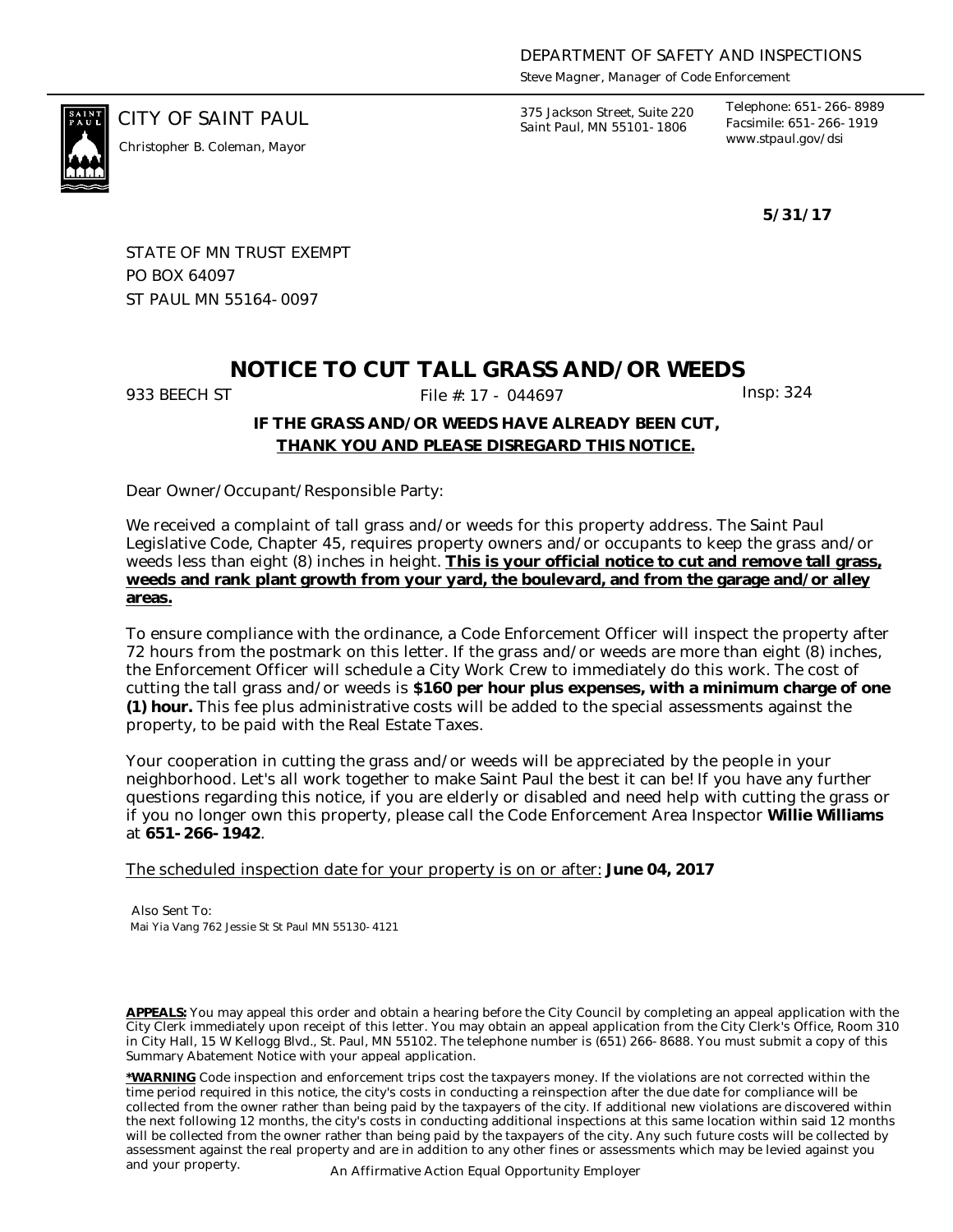*Steve Magner, Manager of Code Enforcement*

*www.stpaul.gov/dsi Christopher B. Coleman, Mayor*

CITY OF SAINT PAUL *375 Jackson Street, Suite 220 Saint Paul, MN 55101-1806*

*Telephone: 651-266-8989 Facsimile: 651-266-1919*

**5/31/17**

MAI YIA VANG 762 JESSIE ST ST PAUL MN 55130-4121

## **NOTICE TO CUT TALL GRASS AND/OR WEEDS**

933 BEECH ST File #: 17 - 044697 Insp: 324

#### **IF THE GRASS AND/OR WEEDS HAVE ALREADY BEEN CUT, THANK YOU AND PLEASE DISREGARD THIS NOTICE.**

Dear Owner/Occupant/Responsible Party:

We received a complaint of tall grass and/or weeds for this property address. The Saint Paul Legislative Code, Chapter 45, requires property owners and/or occupants to keep the grass and/or weeds less than eight (8) inches in height. **This is your official notice to cut and remove tall grass, weeds and rank plant growth from your yard, the boulevard, and from the garage and/or alley areas.**

To ensure compliance with the ordinance, a Code Enforcement Officer will inspect the property after 72 hours from the postmark on this letter. If the grass and/or weeds are more than eight (8) inches, the Enforcement Officer will schedule a City Work Crew to immediately do this work. The cost of cutting the tall grass and/or weeds is **\$160 per hour plus expenses, with a minimum charge of one (1) hour.** This fee plus administrative costs will be added to the special assessments against the property, to be paid with the Real Estate Taxes.

Your cooperation in cutting the grass and/or weeds will be appreciated by the people in your neighborhood. Let's all work together to make Saint Paul the best it can be! If you have any further questions regarding this notice, if you are elderly or disabled and need help with cutting the grass or if you no longer own this property, please call the Code Enforcement Area Inspector **Willie Williams** at **651-266-1942**.

The scheduled inspection date for your property is on or after: **June 04, 2017**

Also Sent To: State Of Mn Trust Exempt Po Box 64097 St Paul MN 55164-0097

**APPEALS:** You may appeal this order and obtain a hearing before the City Council by completing an appeal application with the City Clerk immediately upon receipt of this letter. You may obtain an appeal application from the City Clerk's Office, Room 310 in City Hall, 15 W Kellogg Blvd., St. Paul, MN 55102. The telephone number is (651) 266-8688. You must submit a copy of this Summary Abatement Notice with your appeal application.

**\*WARNING** Code inspection and enforcement trips cost the taxpayers money. If the violations are not corrected within the time period required in this notice, the city's costs in conducting a reinspection after the due date for compliance will be collected from the owner rather than being paid by the taxpayers of the city. If additional new violations are discovered within the next following 12 months, the city's costs in conducting additional inspections at this same location within said 12 months will be collected from the owner rather than being paid by the taxpayers of the city. Any such future costs will be collected by assessment against the real property and are in addition to any other fines or assessments which may be levied against you and your property. An Affirmative Action Equal Opportunity Employer